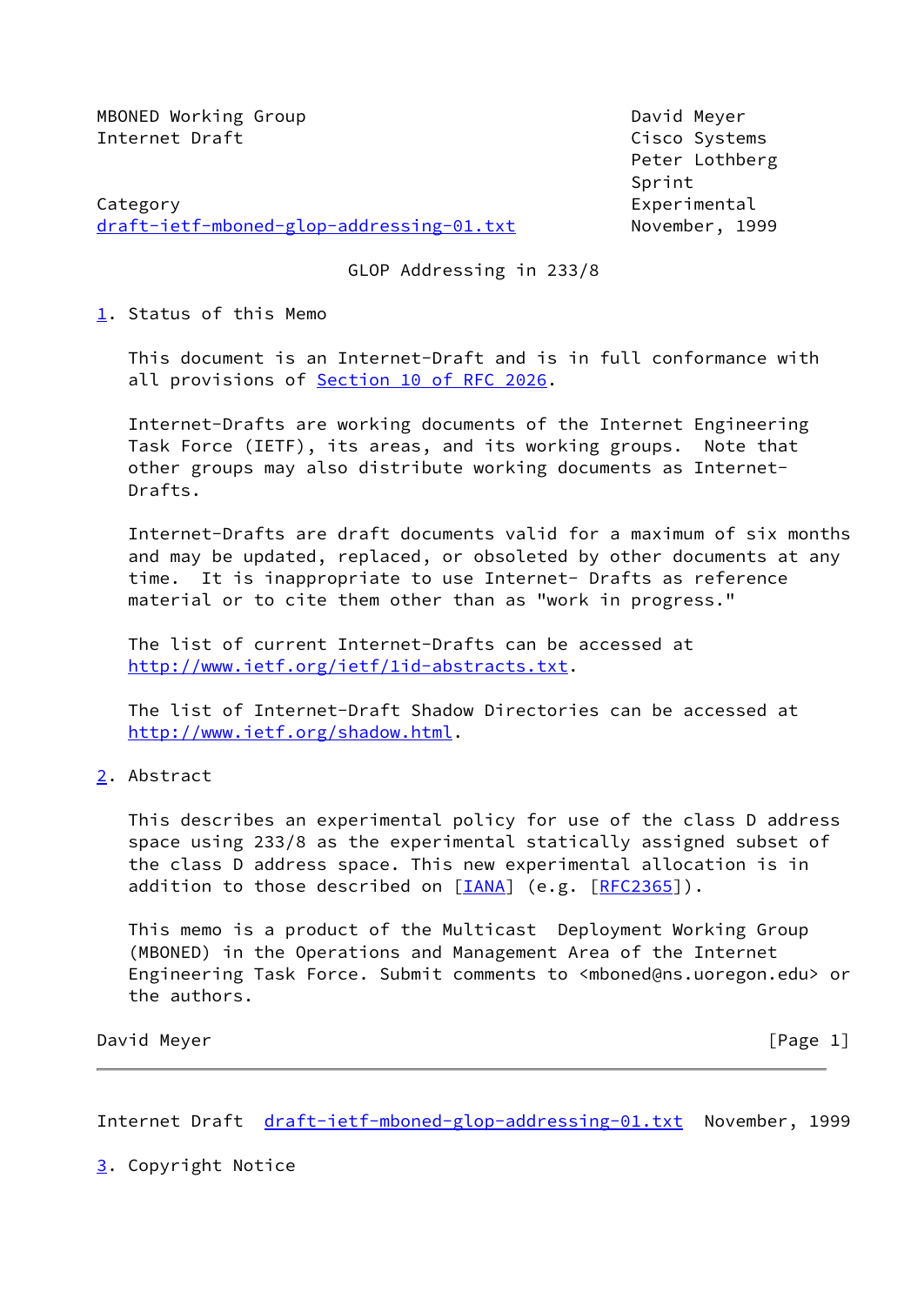Copyright (C) The Internet Society (1999). All Rights Reserved.

## <span id="page-1-0"></span>[4](#page-1-0). Problem Statement

 Multicast addresses have traditionally been allocated by a dynamic mechanism such as SDR [[SAP](#page-3-1)]. However, many current multicast deployment models are not amenable to dynamic allocation. For example, many content aggregators require group addresses which are fixed on a time scale which is not amenable to allocation by a mechanism such as described in [\[SAP](#page-3-1)]. Perhaps more seriously, since there isn't general consensus by providers, content aggregators, or application writers as to the allocation mechanism, the Internet is left without a coherent multicast address allocation scheme.

 The MALLOC working group is looking at a specific strategy for global multicast address allocation [\[MADCAP](#page-3-2), [MASC](#page-3-3)]. This experiment will proceed in parallel. MADCAP may be employed within AS's, if so desired.

 This document proposes an experimental method of statically allocating multicast addresses with global scope. This experiment will last for a period of one year, but may be extended as described in [section 8.](#page-2-0)

<span id="page-1-1"></span>[5](#page-1-1). Address Space

 For purposes of the experiment described here, the IANA should allocate 233/8. The remaining 24 bits will be administered in a manner similar to that described in [RFC1797:](https://datatracker.ietf.org/doc/pdf/rfc1797)

 0 1 2 3 4 5 6 7 8 9 0 1 2 3 4 5 6 7 8 9 0 1 2 3 4 5 6 7 8 9 0 1 +-+-+-+-+-+-+-+-+-+-+-+-+-+-+-+-+-+-+-+-+-+-+-+-+-+-+-+-+-+-+-+-+ | 233 | 16 bits AS | local bits | +-+-+-+-+-+-+-+-+-+-+-+-+-+-+-+-+-+-+-+-+-+-+-+-+-+-+-+-+-+-+-+-+

David Meyer [Page 2]

Internet Draft [draft-ietf-mboned-glop-addressing-01.txt](https://datatracker.ietf.org/doc/pdf/draft-ietf-mboned-glop-addressing-01.txt) November, 1999

<span id="page-1-2"></span>[5.1](#page-1-2). Example

 Consider, for example, AS 5662. Written in binary, left padded with 0s, we get 0001011000011110. Mapping the high order octet to the second octet of the address, and the low order octet to the third octet, we get 233.22.30/24.

<span id="page-1-3"></span>[6](#page-1-3). Allocation

As mentioned above, the allocation proposed here follows the [RFC1797](https://datatracker.ietf.org/doc/pdf/rfc1797)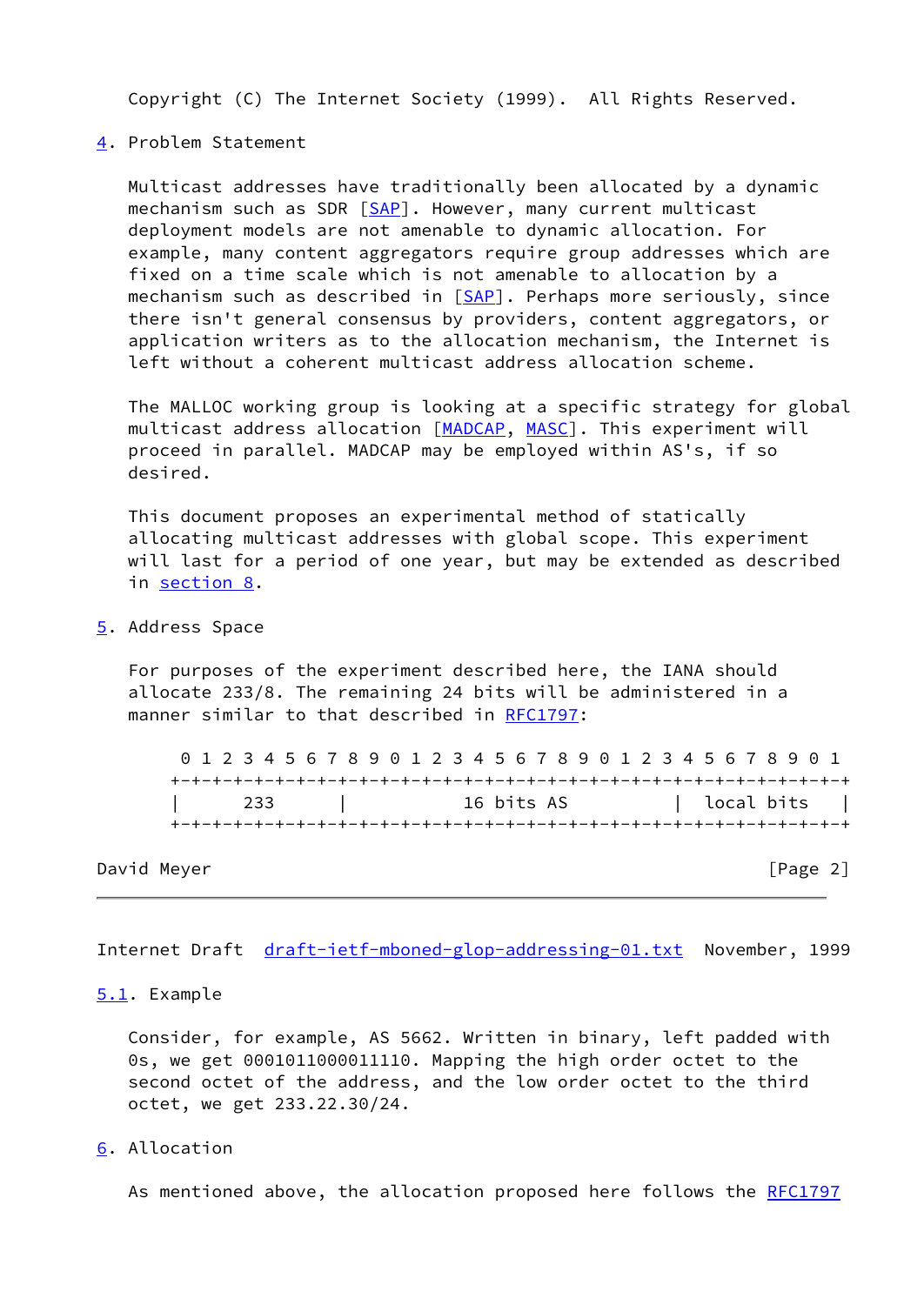(case 1) allocation scheme, modified as follows: the high order octet has the value 233, and the next 16 bits are a previously assigned Autonomous System number (AS), as registered by a network registry and listed in the RWhois database system. This allows a single /24 per AS.

As was the case with [RFC1797](https://datatracker.ietf.org/doc/pdf/rfc1797), using the AS number in this way allows the experiment to get underway quickly in that it automatically allocates some addresses to each service provider and does not require a registration step.

<span id="page-2-1"></span>[6.1](#page-2-1). Private AS Space

The address space mapped to the private AS space [\[RFC1930](https://datatracker.ietf.org/doc/pdf/rfc1930)] is reserved for future allocation.

<span id="page-2-2"></span>[7](#page-2-2). Using GLOP Addressing in the Single Source Address Space

 232/8 has been assigned for use by single source applications [[SS\]](#page-3-4). The AS-based assignment scheme described here can also be used in this space. Note that a site using GLOP assignments in 232/8 should take care when advertising those sources over an inter-domain source advertisement protocol such as MSDP [\[MSDP](#page-3-5)]. In particular, the decision to advertise these sources via MSDP can result in visibility via traditional means (e.g., via a shared tree).

David Meyer [Page 3]

Internet Draft [draft-ietf-mboned-glop-addressing-01.txt](https://datatracker.ietf.org/doc/pdf/draft-ietf-mboned-glop-addressing-01.txt) November, 1999

<span id="page-2-0"></span>[8](#page-2-0). Transition from GLOP to Other Address Allocation Schemes

 It may not be necessary to transition from the address allocation scheme described here to a more dynamic approach (see, e.g., [\[MASC](#page-3-3)]). The reasoning here is that the statically assigned addresses taken from 233/8 may be sufficient for those applications which must have static addressing, and any other addressing can come from either a dynamic mechanism such as [[MASC\]](#page-3-3), the administratively scoped address space [[RFC2365](https://datatracker.ietf.org/doc/pdf/rfc2365)], or the Single-source address space [\[SS\]](#page-3-4).

<span id="page-2-3"></span>[9](#page-2-3). Security Considerations

 The approach described here may have the effect of reduced exposure to denial of space attacks based on dynamic allocation. Further, since dynamic assignment does not cross domain boundaries, well known intra-domain security techniques can be applied.

<span id="page-2-4"></span>[10.](#page-2-4) IANA Considerations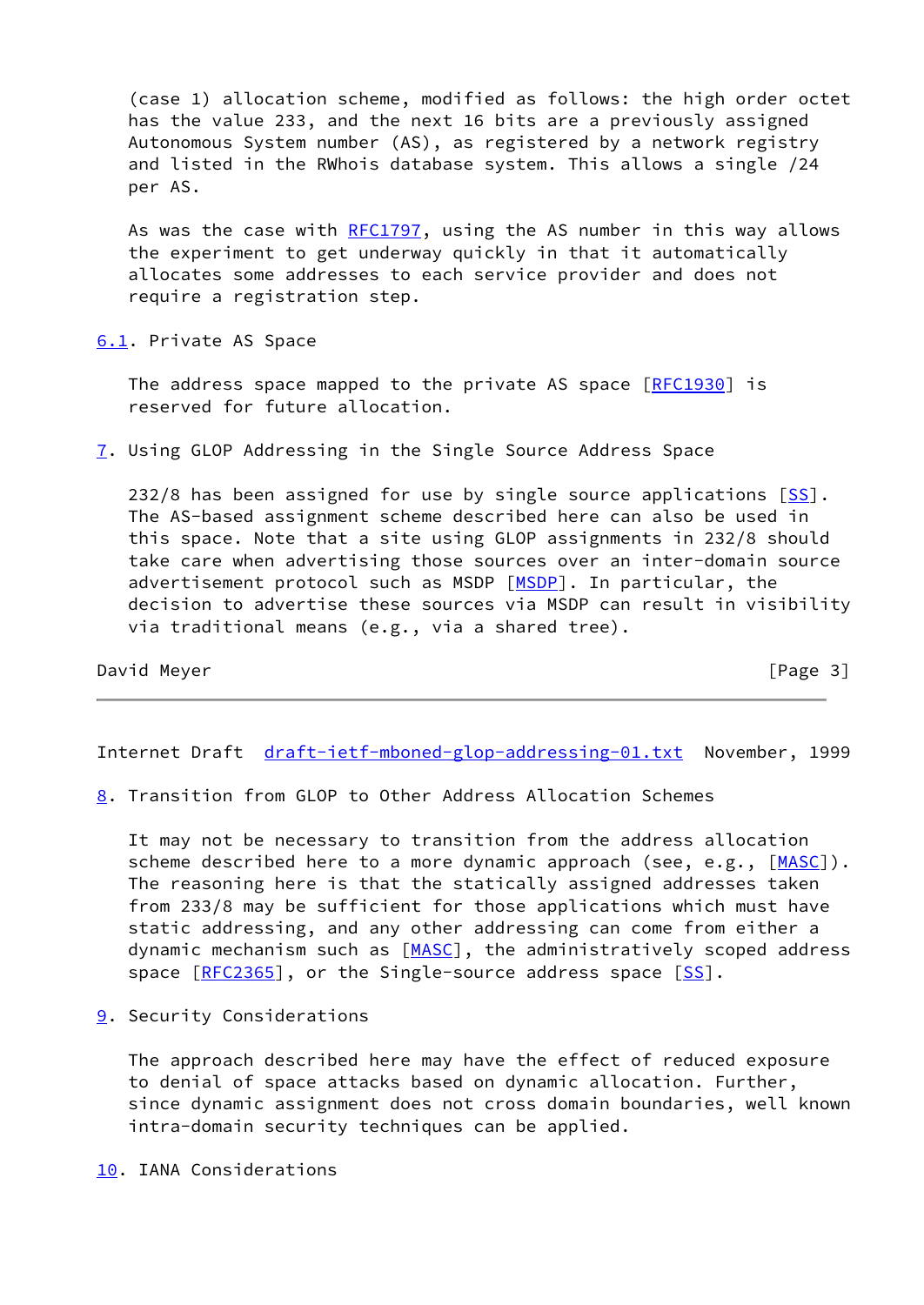IANA should allocate 233/8 for experimental assignments. This assignment should timeout one year after the assignment is made. The assignment may be renewed at that time. It should be noted that the experiment described here is in the same spirit the experiment described in [\[RFC1797](https://datatracker.ietf.org/doc/pdf/rfc1797)].

<span id="page-3-6"></span>[11.](#page-3-6) Acknowledgments

 This idea originated with Peter Lothberg's idea that we use the same allocation (AS based) as described in RFC  $1797$  in the class D address space. Randy Bush and Mark Handley contributed many insightful comments.

- <span id="page-3-7"></span><span id="page-3-3"></span><span id="page-3-2"></span>[12.](#page-3-7) References
	- [MADCAP] B. Patel, et. al., "Multicast Address Dynamic Client Allocation Protocol (MADCAP)", [draft-ietf-malloc-madcap-04.txt](https://datatracker.ietf.org/doc/pdf/draft-ietf-malloc-madcap-04.txt), Feburay, 1999.
	- [MASC] D. Estrin, et. al., "The Multicast Address-Set Claim (MASC) Protocol", [draft-ietf-malloc-masc-01.txt,](https://datatracker.ietf.org/doc/pdf/draft-ietf-malloc-masc-01.txt) August, 1998.
	- [MSDP] D. Farinacci et. al., "Multicast Source Discovery Protocol (MSDP)" [draft-ietf-msdp-spec-01.txt](https://datatracker.ietf.org/doc/pdf/draft-ietf-msdp-spec-01.txt), 1999.

## <span id="page-3-5"></span>David Meyer [Page 4]

Internet Draft [draft-ietf-mboned-glop-addressing-01.txt](https://datatracker.ietf.org/doc/pdf/draft-ietf-mboned-glop-addressing-01.txt) November, 1999

- <span id="page-3-0"></span>[IANA] www.isi.edu/in-notes/iana/assignments/multicast-addresses
- [RFC1797] IANA, "Class A Subnet Experiment", [RFC 1797](https://datatracker.ietf.org/doc/pdf/rfc1797), April, 1995.
- [RFC1930] J. Hawkinson, et. al., "Guidelines for creation, selection, and registration of an Autonomous System (AS)", [RFC1930](https://datatracker.ietf.org/doc/pdf/rfc1930), March, 1996.
- [RFC2365] David Meyer, "Administratively Scoped IP Multicast", July, 1998.
- [RFC2374] R. Hinden, et. al., "An IPv6 Aggregatable Global Unicast Address Format", July, 1998.
- <span id="page-3-1"></span> [SAP] Handley, Mark, "SAP: Session Announcement Protocol", [draft-ietf-mmusic-sap-00.txt,](https://datatracker.ietf.org/doc/pdf/draft-ietf-mmusic-sap-00.txt) November, 1996.
- <span id="page-3-4"></span>[SS] www.isi.edu/in-notes/iana/assignments/single-source-